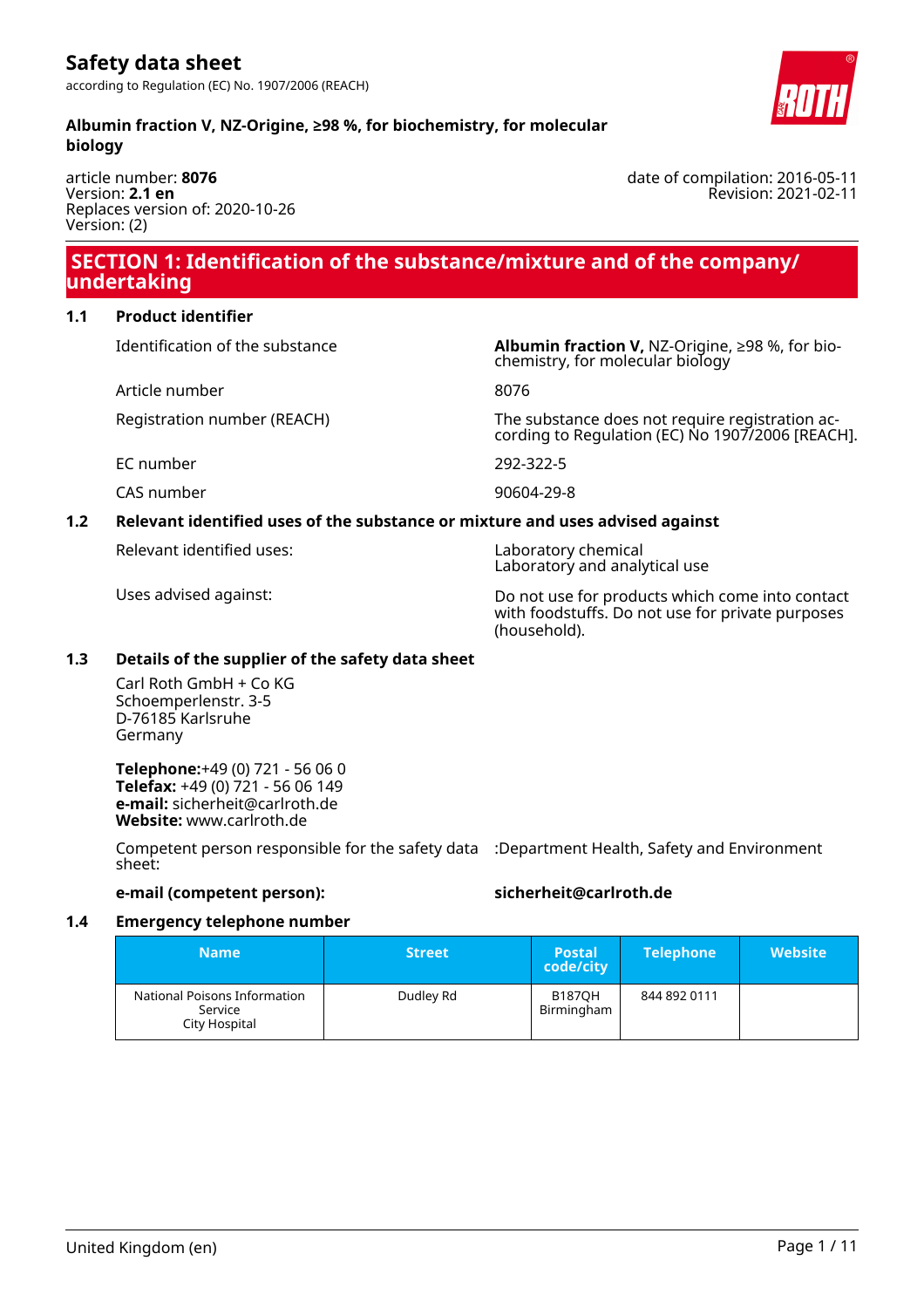**Albumin fraction V, NZ-Origine, ≥98 %, for biochemistry, for molecular biology**



# **SECTION 2: Hazards identification**

#### **2.1 Classification of the substance or mixture**

#### **Classification according to Regulation (EC) No 1272/2008 (CLP)**

This substance does not meet the criteria for classification in accordance with Regulation No 1272/ 2008/EC.

#### **2.2 Label elements**

# **Labelling according to Regulation (EC) No 1272/2008 (CLP)**

not required

#### **2.3 Other hazards**

#### **Results of PBT and vPvB assessment**

According to the results of its assessment, this substance is not a PBT or a vPvB.

## **SECTION 3: Composition/information on ingredients**

| Name of substance | Albumin fraction V |
|-------------------|--------------------|
| Molar mass        | $~56.000~9/_{mol}$ |
| CAS No            | 90604-29-8         |
| EC Nol            | 292-322-5          |

# **SECTION 4: First aid measures**

#### **4.1 Description of first aid measures**



#### **General notes**

No special measures are necessary.

#### **Following inhalation**

Provide fresh air.

#### **Following skin contact**

Brush off loose particles from skin. Rinse skin with water/shower.

#### **Following eye contact**

Rinse cautiously with water for several minutes.

#### **Following ingestion**

Rinse mouth. Call a doctor if you feel unwell.

- **4.2 Most important symptoms and effects, both acute and delayed** Symptoms and effects are not known to date.
- **4.3 Indication of any immediate medical attention and special treatment needed** none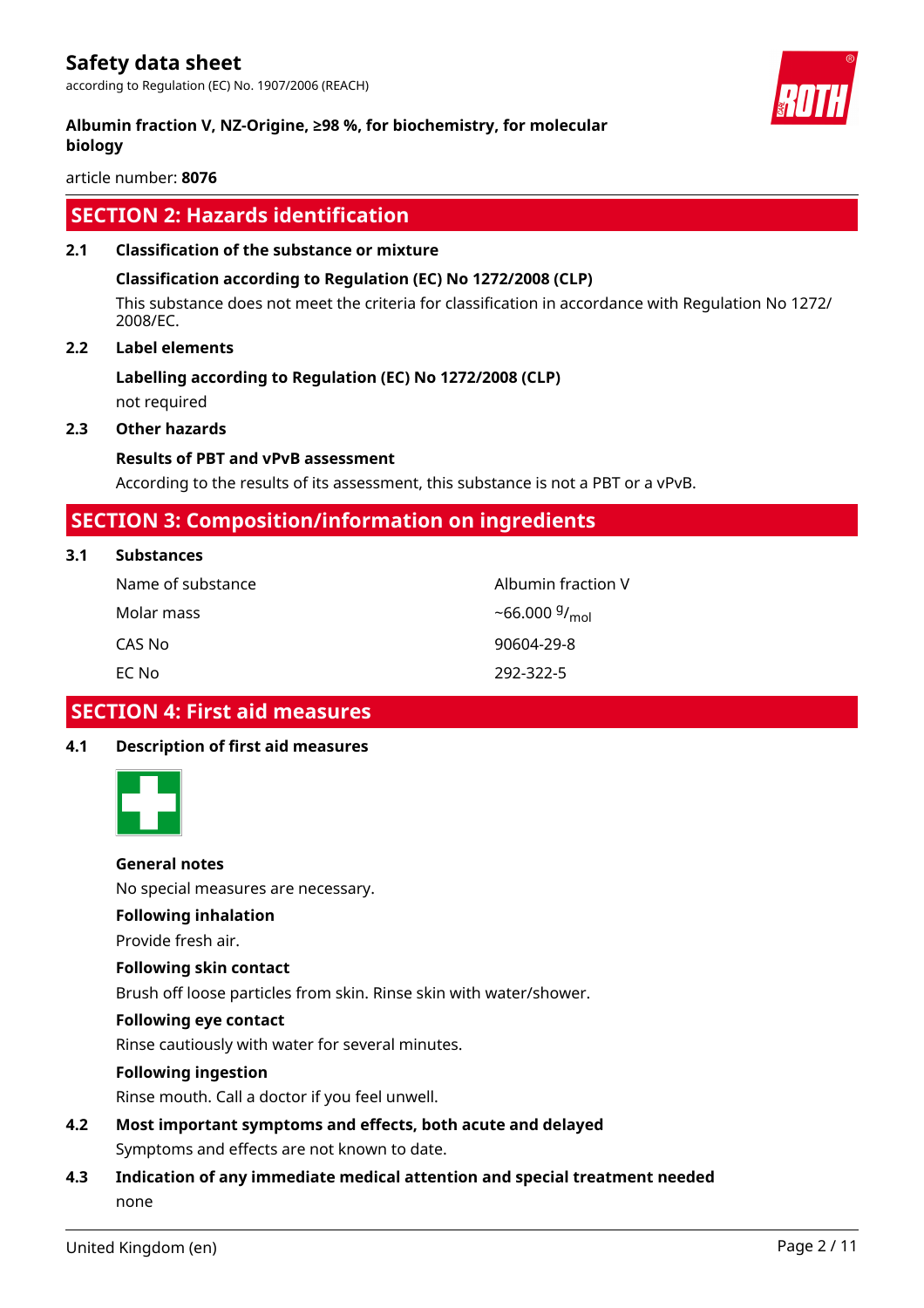according to Regulation (EC) No. 1907/2006 (REACH)



#### **Albumin fraction V, NZ-Origine, ≥98 %, for biochemistry, for molecular biology**

article number: **8076**

### **SECTION 5: Firefighting measures**

#### **5.1 Extinguishing media**



#### **Suitable extinguishing media**

co-ordinate firefighting measures to the fire surroundings water, foam, dry extinguishing powder, ABC-powder

#### **Unsuitable extinguishing media**

water jet

#### **5.2 Special hazards arising from the substance or mixture**

Combustible.

#### **Hazardous combustion products**

Nitrogen oxides (NOx), Carbon monoxide (CO), Carbon dioxide (CO₂), May produce toxic fumes of carbon monoxide if burning.

#### **5.3 Advice for firefighters**

In case of fire and/or explosion do not breathe fumes. Fight fire with normal precautions from a reasonable distance. Wear self-contained breathing apparatus.

# **SECTION 6: Accidental release measures**

**6.1 Personal precautions, protective equipment and emergency procedures**



#### **For non-emergency personnel**

Control of dust.

#### **6.2 Environmental precautions**

Keep away from drains, surface and ground water.

#### **6.3 Methods and material for containment and cleaning up**

#### **Advice on how to contain a spill**

Covering of drains. Take up mechanically.

#### **Advice on how to clean up a spill**

Take up mechanically.

#### **Other information relating to spills and releases**

Place in appropriate containers for disposal.

#### **6.4 Reference to other sections**

Hazardous combustion products: see section 5. Personal protective equipment: see section 8. Incompatible materials: see section 10. Disposal considerations: see section 13.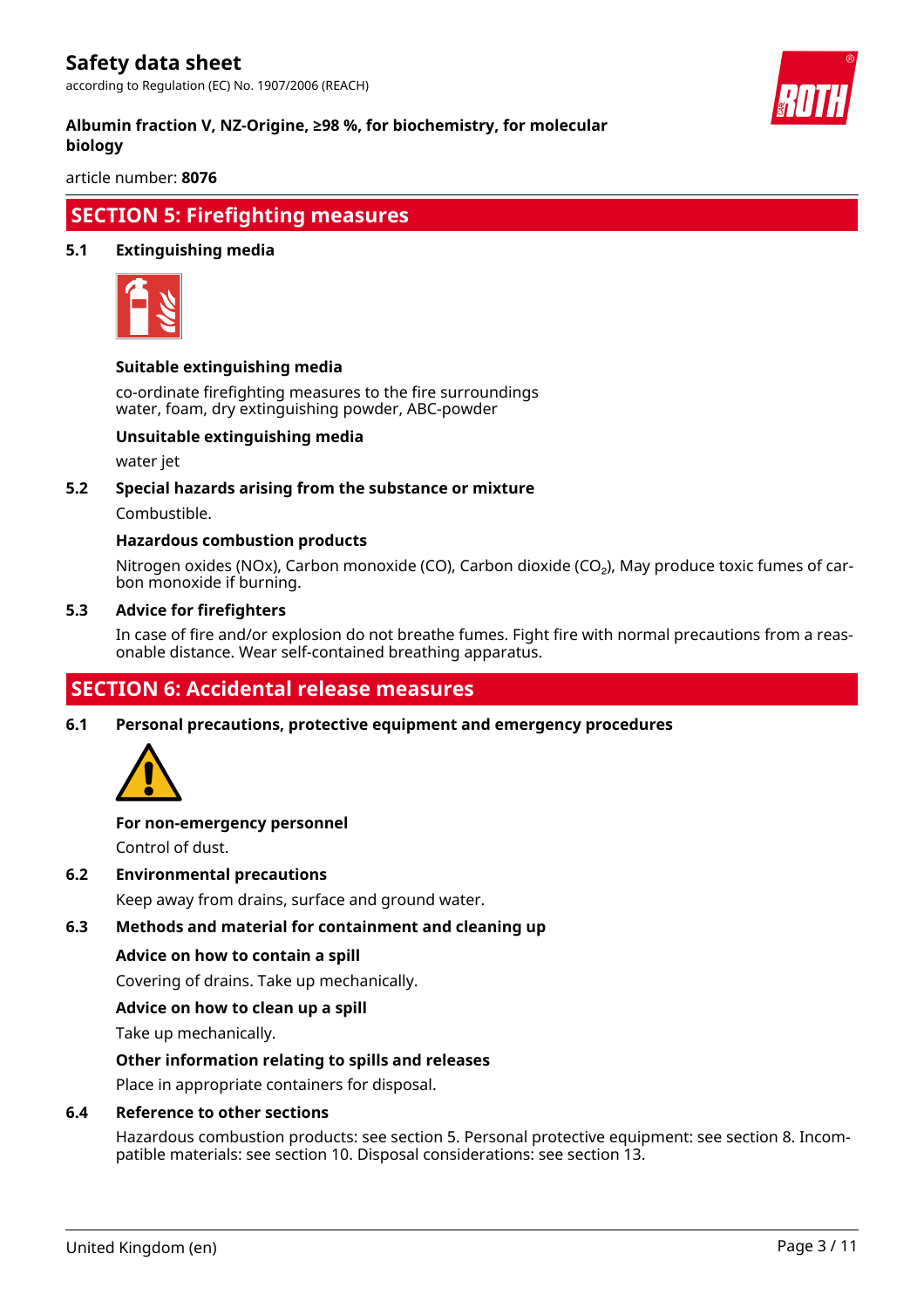

article number: **8076**

### **SECTION 7: Handling and storage**

**7.1 Precautions for safe handling**

No special measures are necessary.

#### **Advice on general occupational hygiene**

Keep away from food, drink and animal feedingstuffs.

#### **7.2 Conditions for safe storage, including any incompatibilities**

Store in a dry place. Keep in a cool place.

#### **Incompatible substances or mixtures**

Observe hints for combined storage.

#### **Consideration of other advice**

#### **Ventilation requirements**

Use local and general ventilation.

#### **Specific designs for storage rooms or vessels**

Recommended storage temperature: 2 – 8 °C

#### **7.3 Specific end use(s)**

No information available.

# **SECTION 8: Exposure controls/personal protection**

#### **8.1 Control parameters**

#### **National limit values**

#### **Occupational exposure limit values (Workplace Exposure Limits)**

| <b>Coun</b><br>try | Name of agent | <b>CAS No</b> | Identifi-<br>er | <b>TWA</b><br>[mg/<br>m <sup>3</sup> | <b>STEL</b><br>$\mathsf{[mq]}$<br>m <sup>3</sup> | Ceil-<br>ing-C'<br>[mg/<br>m <sup>ɜ</sup> ] | Nota-<br>tion | <b>Source</b> |
|--------------------|---------------|---------------|-----------------|--------------------------------------|--------------------------------------------------|---------------------------------------------|---------------|---------------|
| GB                 | dust          |               | WEL             | 10                                   |                                                  |                                             |               | EH40/2005     |
| GB                 | dust          |               | WEL             | 4                                    |                                                  |                                             |               | EH40/2005     |

**Notation**

Ceiling-C Ceiling value is a limit value above which exposure should not occur

i Inhalable fraction

r Respirable fraction<br>Short-term exposure Short-term exposure limit: a limit value above which exposure should not occur and which is related to a 15minute period (unless otherwise specified)

TWA Time-weighted average (long-term exposure limit): measured or calculated in relation to a reference period of 8 hours time-weighted average (unless otherwise specified)

#### **8.2 Exposure controls**

#### **Individual protection measures (personal protective equipment)**

#### **Eye/face protection**



Use safety goggle with side protection.

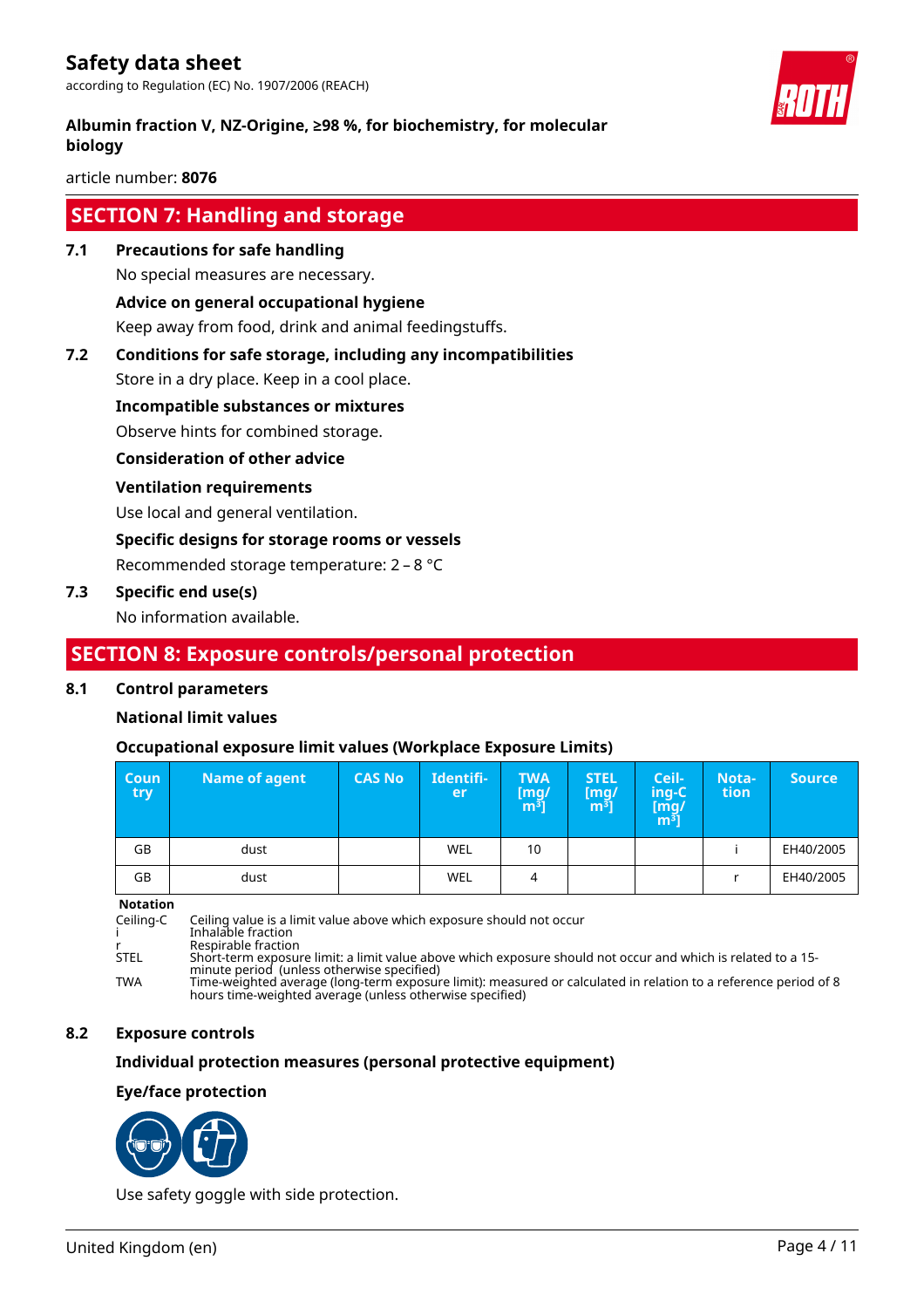according to Regulation (EC) No. 1907/2006 (REACH)



article number: **8076**

**Skin protection**



#### **• hand protection**

Wear suitable gloves. Chemical protection gloves are suitable, which are tested according to EN 374.

#### **• type of material**

NBR (Nitrile rubber)

#### **• material thickness**

>0,11 mm

#### **• breakthrough times of the glove material**

>480 minutes (permeation: level 6)

#### **• other protection measures**

Take recovery periods for skin regeneration. Preventive skin protection (barrier creams/ointments) is recommended.

#### **Respiratory protection**



Respiratory protection necessary at: Dust formation. Particulate filter device (EN 143). P1 (filters at least 80 % of airborne particles, colour code: White).

#### **Environmental exposure controls**

Keep away from drains, surface and ground water.

# **SECTION 9: Physical and chemical properties**

#### **9.1 Information on basic physical and chemical properties**

| Physical state                                              | solid                                                        |
|-------------------------------------------------------------|--------------------------------------------------------------|
| Form                                                        | acc. to product description                                  |
| Colour                                                      | beige                                                        |
| Odour                                                       | odourless                                                    |
| Melting point/freezing point                                | not determined                                               |
| Boiling point or initial boiling point and boiling<br>range | not determined                                               |
|                                                             |                                                              |
| Flammability                                                | this material is combustible, but will not ignite<br>readily |
| Lower and upper explosion limit                             | not determined                                               |
| Flash point                                                 | not applicable                                               |
| Auto-ignition temperature                                   | not determined                                               |
| Decomposition temperature                                   | not relevant                                                 |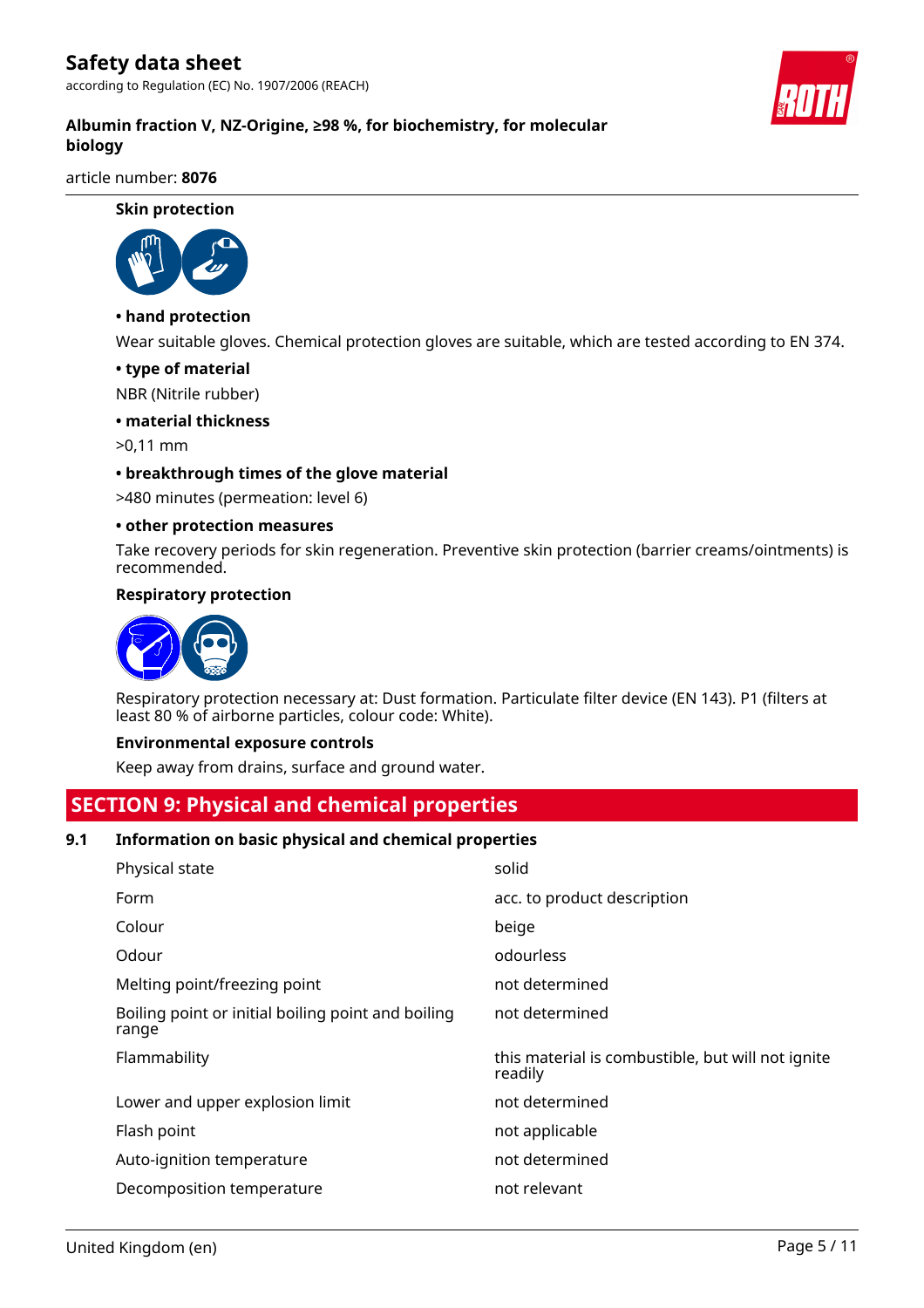according to Regulation (EC) No. 1907/2006 (REACH)



### **Albumin fraction V, NZ-Origine, ≥98 %, for biochemistry, for molecular biology**

#### article number: **8076**

|     | pH (value)                                             | 6,5 – 7,5 (in aqueous solution: 20 $9/$ <sub>l</sub> , 20 °C)  |
|-----|--------------------------------------------------------|----------------------------------------------------------------|
|     | Kinematic viscosity                                    | not relevant                                                   |
|     | Solubility(ies)                                        |                                                                |
|     | Water solubility                                       | (soluble)                                                      |
|     | Partition coefficient                                  |                                                                |
|     | Partition coefficient n-octanol/water (log value):     | this information is not available                              |
|     | Vapour pressure                                        | not determined                                                 |
|     | Density                                                | not determined                                                 |
|     | <b>Bulk density</b>                                    | 150 – 450 kg/m <sup>3</sup>                                    |
|     | Particle characteristics                               | no data available                                              |
|     | Other safety parameters                                |                                                                |
|     | Oxidising properties                                   | none                                                           |
| 9.2 | <b>Other information</b>                               |                                                                |
|     | Information with regard to physical hazard<br>classes: | hazard classes acc. to GHS<br>(physical hazards): not relevant |
|     | Other safety characteristics:                          | There is no additional information.                            |

# **SECTION 10: Stability and reactivity**

#### **10.1 Reactivity**

The product in the delivered form is not dust explosion capable; the enrichment of fine dust however leads to the danger of dust explosion.

#### **10.2 Chemical stability**

The material is stable under normal ambient and anticipated storage and handling conditions of temperature and pressure.

#### **10.3 Possibility of hazardous reactions**

**Violent reaction with:** strong oxidiser

#### **10.4 Conditions to avoid**

There are no specific conditions known which have to be avoided.

### **10.5 Incompatible materials**

There is no additional information.

#### **10.6 Hazardous decomposition products**

Hazardous combustion products: see section 5.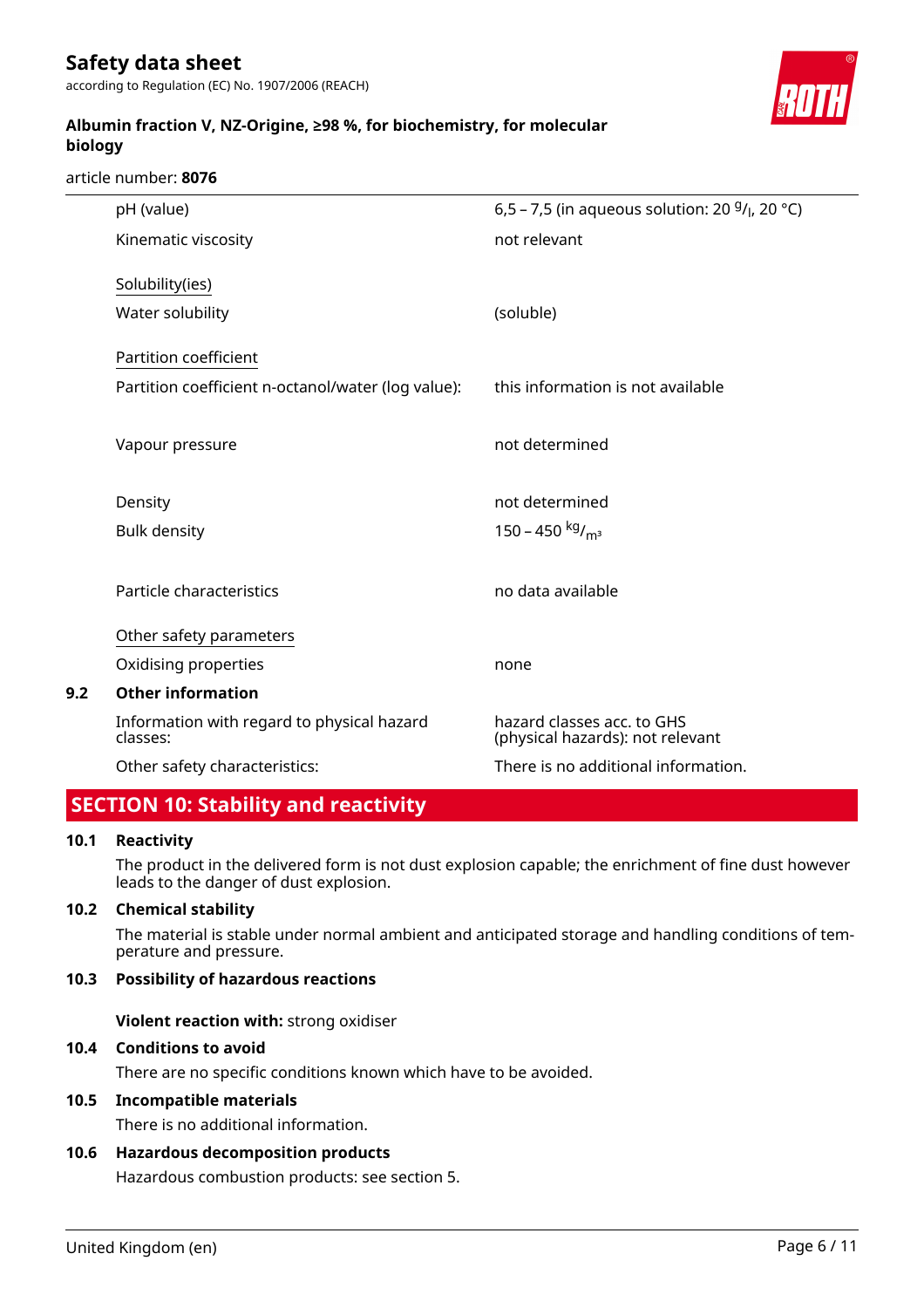according to Regulation (EC) No. 1907/2006 (REACH)

#### **Albumin fraction V, NZ-Origine, ≥98 %, for biochemistry, for molecular biology**



article number: **8076**

# **SECTION 11: Toxicological information**

#### **11.1 Information on hazard classes as defined in Regulation (EC) No 1272/2008**

#### **Classification according to GHS (1272/2008/EC, CLP)**

This substance does not meet the criteria for classification in accordance with Regulation No 1272/ 2008/EC.

#### **Acute toxicity**

Shall not be classified as acutely toxic.

#### **Skin corrosion/irritation**

Shall not be classified as corrosive/irritant to skin.

#### **Serious eye damage/eye irritation**

Shall not be classified as seriously damaging to the eye or eye irritant.

#### **Respiratory or skin sensitisation**

Shall not be classified as a respiratory or skin sensitiser.

#### **Germ cell mutagenicity**

Shall not be classified as germ cell mutagenic.

#### **Carcinogenicity**

Shall not be classified as carcinogenic.

#### **Reproductive toxicity**

Shall not be classified as a reproductive toxicant.

#### **Specific target organ toxicity - single exposure**

Shall not be classified as a specific target organ toxicant (single exposure).

#### **Specific target organ toxicity - repeated exposure**

Shall not be classified as a specific target organ toxicant (repeated exposure).

#### **Aspiration hazard**

Shall not be classified as presenting an aspiration hazard.

#### **Symptoms related to the physical, chemical and toxicological characteristics**

**• If swallowed**

Data are not available.

**• If in eyes**

Data are not available.

#### **• If inhaled**

Data are not available.

#### **• If on skin**

Data are not available.

#### **Other information**

Health effects are not known. This information is based upon the present state of our knowledge.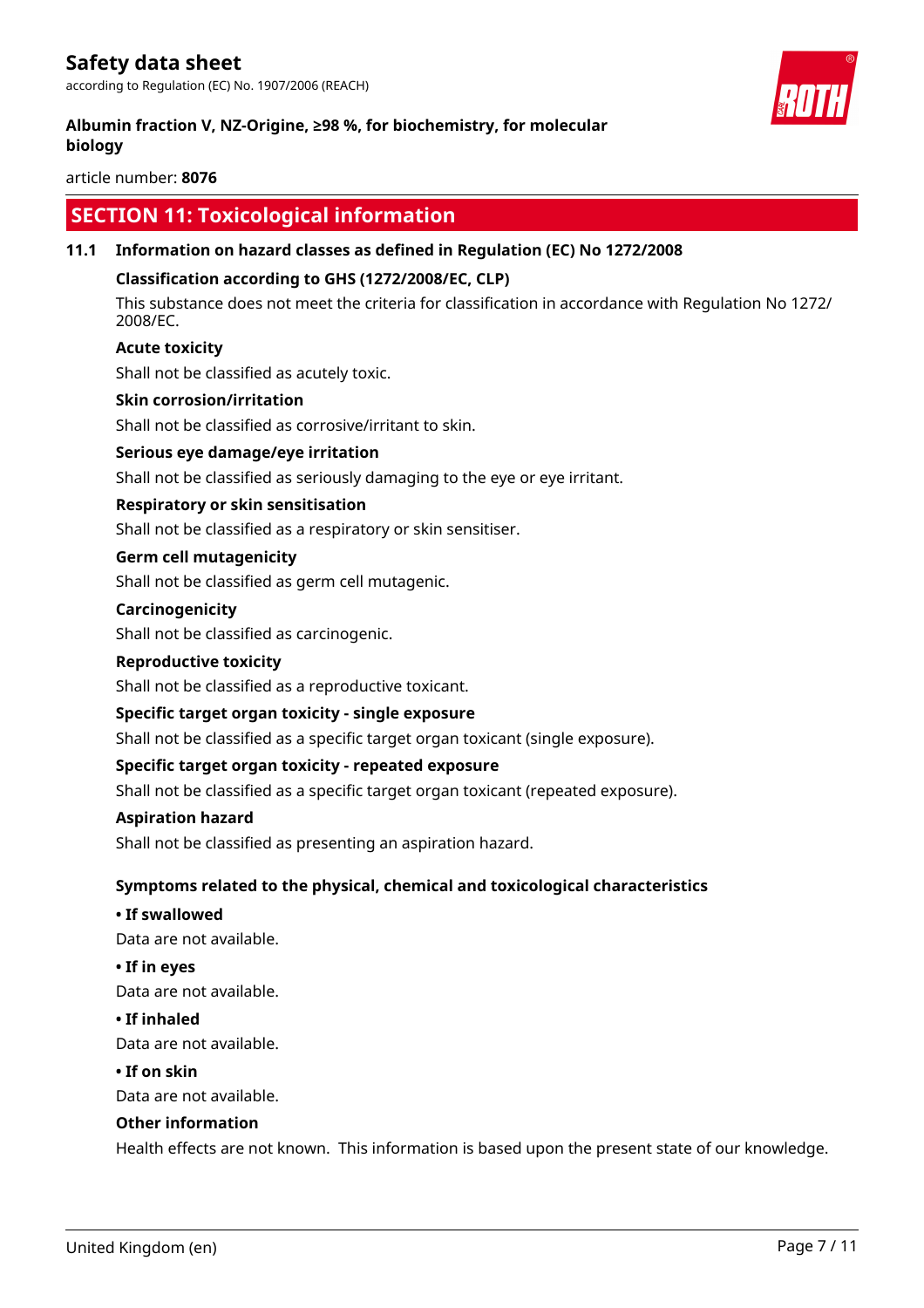according to Regulation (EC) No. 1907/2006 (REACH)



### **Albumin fraction V, NZ-Origine, ≥98 %, for biochemistry, for molecular biology**

article number: **8076**

# **SECTION 12: Ecological information**

#### **12.1 Toxicity**

Shall not be classified as hazardous to the aquatic environment.

#### **Biodegradation**

Data are not available.

- **12.2 Process of degradability** Data are not available.
- **12.3 Bioaccumulative potential** Data are not available.
- **12.4 Mobility in soil** Data are not available.
- **12.5 Results of PBT and vPvB assessment** Data are not available.
- **12.6 Endocrine disrupting properties** Not listed.
- **12.7 Other adverse effects** Data are not available.

# **SECTION 13: Disposal considerations**

#### **13.1 Waste treatment methods**



Consult the appropriate local waste disposal expert about waste disposal.

#### **Sewage disposal-relevant information**

Do not empty into drains.

#### **13.2 Relevant provisions relating to waste**

The allocation of waste identity numbers/waste descriptions must be carried out according to the EEC, specific to the industry and process. Waste catalogue ordinance (Germany).

#### **13.3 Remarks**

Waste shall be separated into the categories that can be handled separately by the local or national waste management facilities. Please consider the relevant national or regional provisions.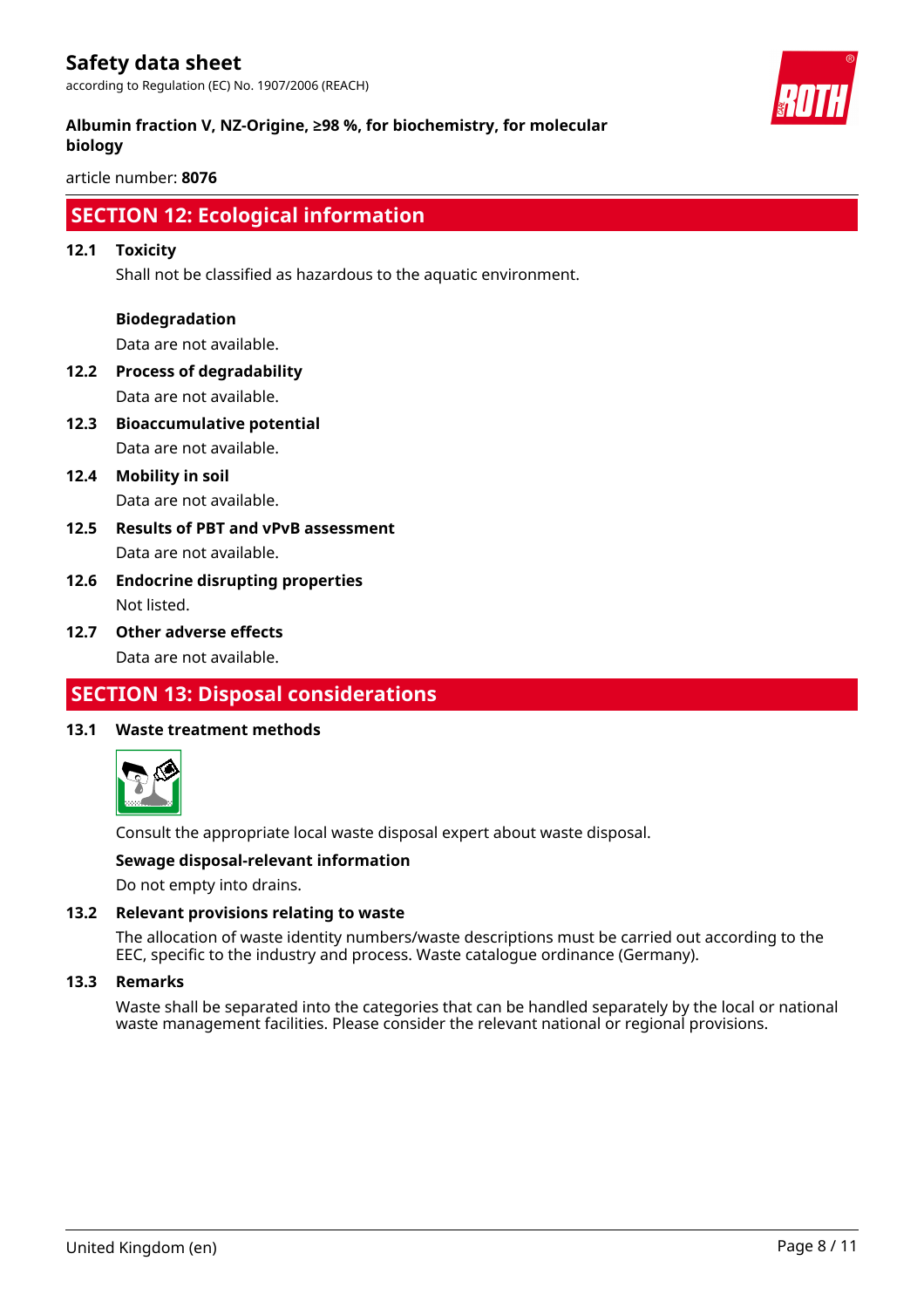**Albumin fraction V, NZ-Origine, ≥98 %, for biochemistry, for molecular biology**

article number: **8076**

# **SECTION 14: Transport information**

- **14.1 UN number or ID number 12.1 14.1 UN number not subject to transport regulations**
- **14.2 UN proper shipping name** not assigned
- **14.3 Transport hazard class(es)** none
- **14.4 Packing group not assigned**
- 

**14.5 Environmental hazards** non-environmentally hazardous acc. to the dangerous goods regulations

- **14.6 Special precautions for user** There is no additional information.
- **14.7 Maritime transport in bulk according to IMO instruments** The cargo is not intended to be carried in bulk.

### **Information for each of the UN Model Regulations**

**Transport of dangerous goods by road, rail and inland waterway (ADR/RID/ADN) - Additional information**

not assigned

**International Maritime Dangerous Goods Code (IMDG) - Additional information** Not subject to IMDG.

**International Civil Aviation Organization (ICAO-IATA/DGR) - Additional information** Not subject to ICAO-IATA.

# **SECTION 15: Regulatory information**

**15.1 Safety, health and environmental regulations/legislation specific for the substance or mixture**

**Relevant provisions of the European Union (EU)**

#### **Restrictions according to REACH, Annex XVII**

not listed

**List of substances subject to authorisation (REACH, Annex XIV)/SVHC - candidate list** not listed

**Seveso Directive**

| 2012/18/EU (Seveso III) |                                              |                                                                                            |              |
|-------------------------|----------------------------------------------|--------------------------------------------------------------------------------------------|--------------|
| No.                     | <b>Dangerous substance/hazard categories</b> | Qualifying quantity (tonnes) for the application of lower and upper-tier re-<br>quirements | <b>Notes</b> |
|                         | not assigned                                 |                                                                                            |              |

#### **Deco-Paint Directive (2004/42/EC)**

**VOC content**  $\begin{array}{ccc} \n\sqrt{0} & \sqrt{0} & \sqrt{0} & \sqrt{0} & \sqrt{0} & \sqrt{0} & \sqrt{0} & \sqrt{0} & \sqrt{0} & \sqrt{0} & \sqrt{0} & \sqrt{0} & \sqrt{0} & \sqrt{0} & \sqrt{0} & \sqrt{0} & \sqrt{0} & \sqrt{0} & \sqrt{0} & \sqrt{0} & \sqrt{0} & \sqrt{0} & \sqrt{0} & \sqrt{0} & \sqrt{0} & \sqrt{0} & \sqrt{0} & \sqrt{0} & \sqrt{0} & \sqrt{0} & \sqrt{0} & \sqrt{0} & \sqrt{0} &$ 

**Directive on industrial emissions (VOCs, 2010/75/EU)**

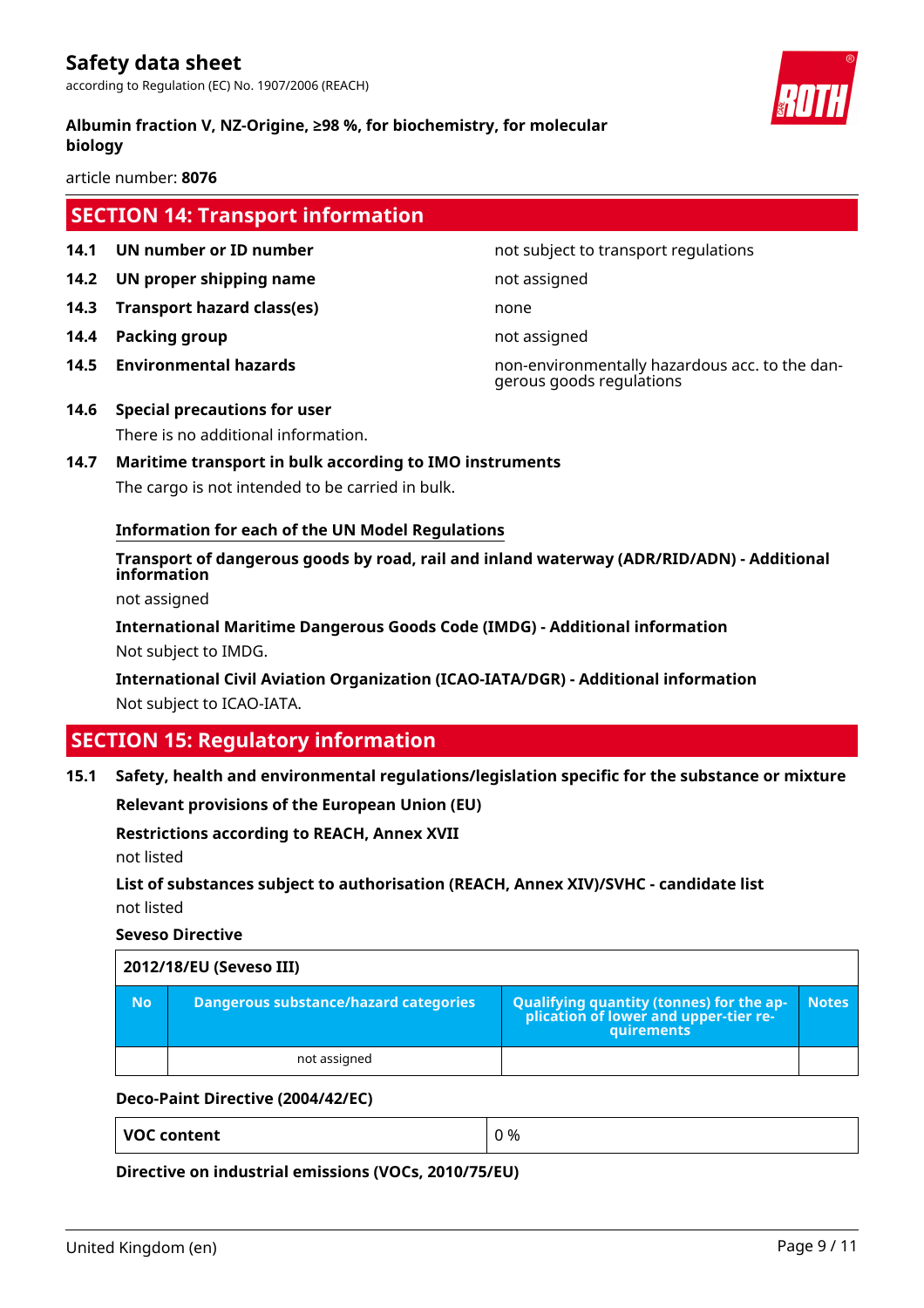according to Regulation (EC) No. 1907/2006 (REACH)



#### **Albumin fraction V, NZ-Origine, ≥98 %, for biochemistry, for molecular biology**

article number: **8076**

| <b>VOC content</b> | 0% |
|--------------------|----|

#### **Directive 2011/65/EU on the restriction of the use of certain hazardous substances in electrical and electronic equipment (RoHS) - Annex II**

not listed

**Regulation 166/2006/EC concerning the establishment of a European Pollutant Release and Transfer Register (PRTR)**

not listed

#### **Water Framework Directive (WFD)**

not listed

#### **Regulation 98/2013/EU on the marketing and use of explosives precursors**

not listed

**Regulation 111/2005/EC laying down rules for the monitoring of trade between the Community and third countries in drug precursors**

not listed

**Regulation 1005/2009/EC on substances that deplete the ozone layer (ODS)**

not listed

#### **Regulation 649/2012/EU concerning the export and import of hazardous chemicals (PIC)**

not listed

#### **National inventories**

| <b>Country</b> | <b>Inventory</b> | <b>Status</b>       |
|----------------|------------------|---------------------|
| CN             | <b>IECSC</b>     | substance is listed |
| EU             | ECSI             | substance is listed |
| <b>TW</b>      | TCSI             | substance is listed |

**Legend**<br>ECSI<br>IECSC ECSI EC Substance Inventory (EINECS, ELINCS, NLP) IECSC Inventory of Existing Chemical Substances Produced or Imported in China TCSI Taiwan Chemical Substance Inventory

#### **15.2 Chemical Safety Assessment**

No Chemical Safety Assessment has been carried out for this substance.

# **SECTION 16: Other information**

#### **Indication of changes (revised safety data sheet)**

Alignment to regulation: Regulation (EC) No. 1907/2006 (REACH), amended by 2020/878/EU

Restructuring: section 9, section 14

**Abbreviations and acronyms**